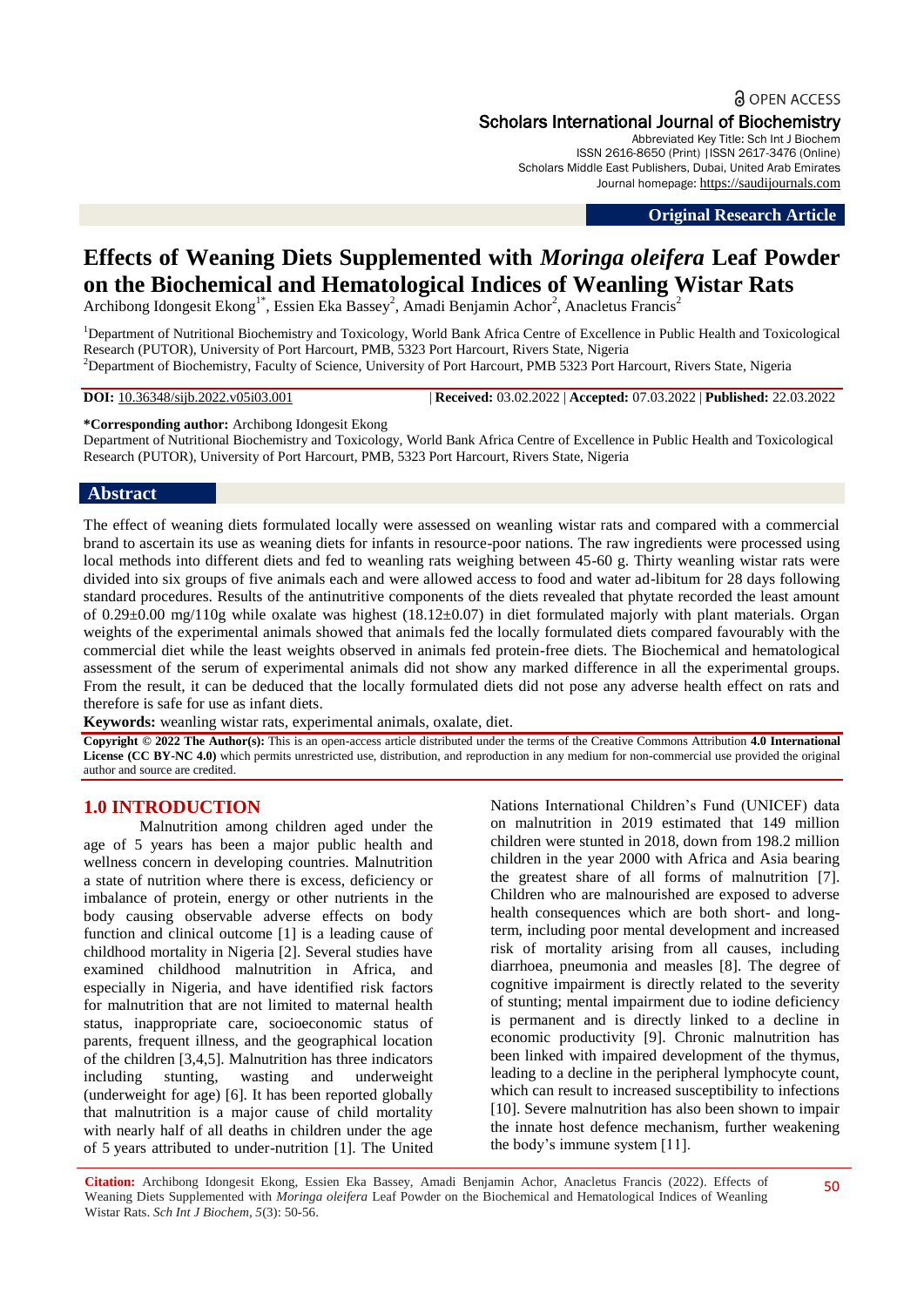The biochemical and haematological parameters of blood can be used to monitor and or evaluate health, nutritional and physiological status of animals [12]. Furthermore, Mohammed *et al*. [13] reported that blood constituents are biomarkers employed in determining the efficacy of nutrient composition and diet utilization. It was observed by Al-Seaf and AlHarbi [14] that biochemical and haematology profiles can also be used to assess the immunity status of animals while they can also be an index of transportation stress [15]. Several other factors among which are, nutrition, stress, reproductive status, age, sex, genetics, management, housing, and other environmental determinants have been reported to have profound effects on haematological and biochemical profiles [13]. Therefore, in line with the Sustainable Development Goal (SDG) 2 (end hunger, achieve food security and improved nutrition and promote sustainable agriculture) and SDG 3 (ensure healthy lives and promote wellbeing for all at all ages), there is a need to establish the dietary effects of consuming locally formulated foods supplemented with *Moringa oleifera* leaf powder to tackle the problem of malnutrition in Nigeria. Because biochemical and haematological parameters provide clear indication of non-observable human health; the objective of this study was to evaluate the effects of weaning diets on growth, haematological and biochemical parameters of weanling wistar rats as a basis for infant nutrition.

# **2.0 MATERIALS AND METHOD**

# **2.1 Diets Ingredients**

Maize, guinea corn, millet, soyabean, crayfish, dates, tiger nuts were bought from a local market in Uyo, Akwa Ibom State, Moringa leaves were obtained from a vegetable farm while the commercial food and corn starch was obtained from a reputable shopping outlet in Port Harcourt, Rivers State Nigeria.

## **2.2 Ingredients Processing**

Maize, guinea corn, millet was cleaned during which stones and other foreign materials were sorted. They were washed with clean water, sun dried for 6 hours and roasted until they turned golden brown. Soyabeans were sorted, cleaned, sun-dried and roasted until it turned golden brown Date palms were cleaned using a muslin cloth and sun-dried while tiger nuts were sorted, washed with clean water and over dried at  $60^{\circ}$ C for 4 hours. Crayfish was cleaned, sorted and dried for 4 hours in an oven at  $60^{\circ}$ C. All the food materials were ground to powder using attrition mill. Moringa leaves were cleaned, sorted, washed and air-dried under shade. The leaves were allowed to dry under shade for 3 days before it was ground to powder with the aid of a blender. All the ingredients were sieved with a 60 mm mesh sieve and stored in airtight containers.

# **2.3 Diets Formulation**

The diets were formulated as follows: as shown in Table 1 where the different food ingredients were mixed in their different proportions to obtain the different diet mixes. Corn starch (containing 2% protein) and cerelac (a commercial weaning diet) were used as the control food samples.

| <b>Diets</b> | <b>Food Ingredients</b>                                                                                        |
|--------------|----------------------------------------------------------------------------------------------------------------|
| Diet 1       | Maize + Guinea Corn + Millet + Soyabean + Tiger nut + Dates $(22:22:21:20:10:5)$                               |
| Diet 2       | Maize + Guinea Corn + Millet + Soyabean + Tiger nut + Dates $(22:22:21:20:10:5)$ + 10% Moringa oleifera leaves |
| Diet 3       | Maize + Guinea Corn + Millet + Crayfish + Tiger nut + Dates $(22:22:21:20:10:5)$                               |
| Diet 4       | Maize + Guinea Corn + Millet + Crayfish + Tiger nut + Dates $(22:22:21:20:10:5)$ + 10% Moringa oleifera leaves |
| Diet 5       | Corn Starch                                                                                                    |
| Diet 6       | Cerelac                                                                                                        |

**Table 1**

#### **2.4 Animal Feed Studies**

Thirty weanling albino rats (*Rattus norvegicus*) aged between 21- 30 days weighing between (45-60 g) were obtained from the Animal House of the Department of Anatomy, University of Port Harcourt, Rivers State, Nigeria. The rats were separated into 6 groups of five rats and acclimatized for 7 days. At the end of acclimatization, their initial weights were taken after which they were fed the test and control diets. Rats were kept one per cage with facilities for faecal, spilled food and urine collection. Water was provided from rubber water bottles and food in specially fabricated metallic vessels and they were allowed to feed on the different diets (Diets 1-6) ad libitum for 28 days. At the end of the feeding experiments, their final weights were taken after which

the rats were euthanized with chloroform. The carcass was dissected, and the lungs, liver, kidney and heart were removed, weighed and returned to each individual carcass. Ethical approval for this study was obtained from the University of Port Harcourt, Ethical Committee.

# **2.5 Determination of Biochemical Parameters**

Plasma total bilirubin assay content of experimental animals was performed based on the reaction principle of Freitag [16]. Serum alanine transaminase (ALT) activity was done based on the method of Deneke and Rittersdorf [17]. Aspratate amino transferase (AST) activity was done based on the reaction principle of Deneke *et al*., [18]. Alkaline phosphatase (ALP) activity was according to the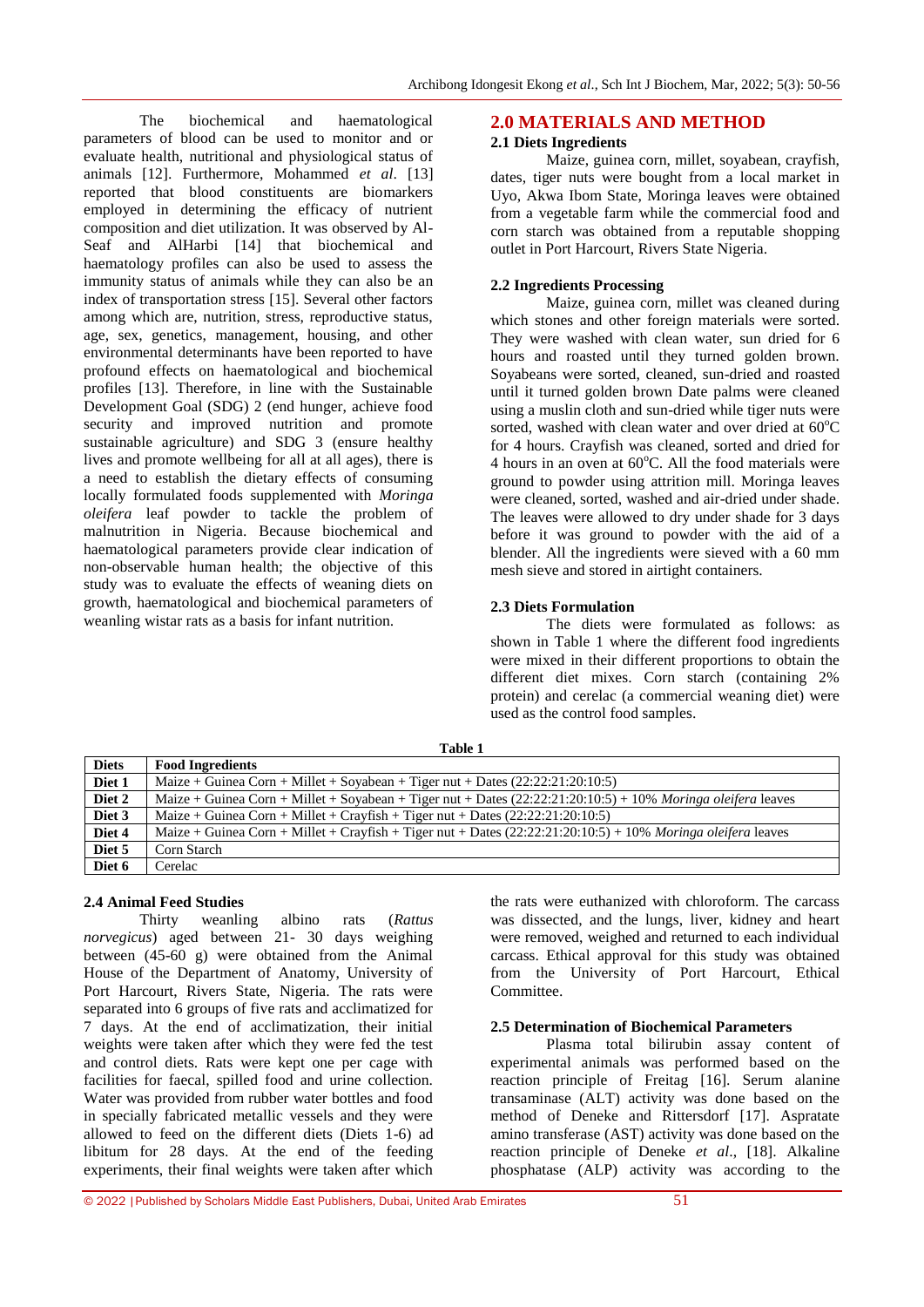method described by Heins [19] using the Reflotron dry chemistry spectrophotometric system. Total Protein in serum was investigated according to the method of Doumas *et al.,* [20] while the albumin content of the serum was determined according to the method of Rodykey [21]. The globulin content of the serum of experimental animals was according to the method of Kingsley [22].

#### **2.6 Determination of hematological parameters and indices**

Hematological parameters and indices of blood samples were determined following standard protocols [23]. Erythrocytes, hemoglobin concentration, hematocrit, mean corpuscular volume, mean corpuscular hemoglobin, mean corpuscular hemoglobin concentration, platelets, were determined using the Coulter Counter System (Beckman Coulter®, Coulter Counter System (Beckman Coulter®, ThermoFisher, UK). Air-dried blood films stained with Giemsa stain were microscopically examined using magnification x200 and x400 for differential white blood cell counts.

#### **2.7 Determination of anti-nutritional components**

Phytic acid was extracted from 3g of each food sample with 3% trichloroacetic acid by shaking at room temperature which was followed by centrifugation as described by Wheeler & Ferrel [24]. Oxalate was determined according to the method of Franco and Krinitz [25] while tannin contents was determined according to the modified vanillin-HCl methods [26] (Burns 1971). Trypsin inhibitory activity was determined as described by Smith *et al*., [27].

#### **2.8 Statistical Analyses**

The results obtained were expressed as mean ± standard error of mean of triplicate readings. Analysis of variance (for multiple comparisons) was used. Statistical Package for Social Science (SPSS) version 22.0 was used for the analysis. The significance level was kept at  $(p < 0.05)$ .

# **3.0 RESULTS**

Results of the antinutrient content of locally formulated diets are as presented in Table 2. Showed that all the anti-nutritive components except phytate were significantly higher  $(p<0.05)$  in diet 1 when compared to the other diets. Oxalate ranged from 8.70 $\pm$ 0.01 to 18.13 $\pm$ 0.07 (mg/100g), phytate was in the range of  $0.29 \pm 0.00$  to  $0.51 \pm 0.00$  while trypsin inhibitory activity at 50mg/ml ranged from -2.43±0.02 to 4.14±0.01.

The organ weights of animals fed the different diets as presented in Table 3 showed that the liver weight ranged from 2.03±0.07 to 6.20±0.38 while the lungs recorded values ranging from 0.63±0.09 to 1.40±0.23. The kidney and heart recorded values ranging from  $0.50\pm0.12$  to  $1.30\pm0.06$  and  $0.47\pm0.09$  to  $0.67\pm0.03$  respectively.

The biochemical parameters of animals fed the experimental diets (Table 4) showed that the values for aspartate amino transferase (AST) and alanine amino transferase  $(ALT)$  ranged from  $30.33 \pm 2.03$  to  $43.33\pm1.45$  and  $6.90\pm1.14$  to  $10.73\pm0.93$  respectively.

| <b>Parameters</b>              | <b>Diets</b>                  |                               |                               |                                       |  |  |
|--------------------------------|-------------------------------|-------------------------------|-------------------------------|---------------------------------------|--|--|
|                                |                               |                               |                               |                                       |  |  |
| Oxalate $(mg/100g)$            | $18.13 \pm 0.07$ <sup>d</sup> | $17.40 \pm 0.00$ <sup>c</sup> | $14.51 \pm 0.00^b$            | $8.70 \pm 0.01^{\text{a}}$            |  |  |
| Phytate $(mg/100g)$            | $0.49 \pm 0.02$ <sup>bc</sup> | $0.44 \pm 0.00^b$             | $0.51 \pm 0.00$ <sup>c</sup>  | $0.29 \pm 0.00^{\text{a}}$            |  |  |
| Trypsin Inhibition (50mg/ml)   | $8.18 \pm 0.01$ <sup>d</sup>  | $0.88 \pm 0.01^b$             | $1.69 \pm 0.01$ <sup>c</sup>  | $\overline{0.78} \pm 0.01^{\text{a}}$ |  |  |
| Trypsin Inhibition (40mg/ml)   | $4.14 \pm 0.01$ <sup>c</sup>  | $-1.46 \pm 0.02^b$            | $-1.15 \pm 0.02^{\text{a}}$   | $-2.43 \pm 0.02^{\text{a}}$           |  |  |
| Trypsin Inhibition (30mg/ml)   | $0.85 \pm 0.02$ <sup>d</sup>  | $-2.84 \pm 0.02^b$            | $-2.18 \pm 0.01$ <sup>c</sup> | $-2.99 \pm 0.02^{\text{a}}$           |  |  |
| Trypsin Inhibition $(20mg/ml)$ | $-0.05 \pm 0.02$ <sup>c</sup> | $-2.79 \pm 0.05^{\circ}$      | $-2.75 \pm 0.02^b$            | $-3.20 \pm 0.02^{\text{a}}$           |  |  |
| Trypsin Inhibition (10mg/ml)   | $-0.28 \pm 0.02$ <sup>d</sup> | $-3.06 \pm 0.01^{\rm b}$      | $-2.52 \pm 0.02$ <sup>c</sup> | $-3.31 \pm 0.01^a$                    |  |  |

#### **Table 2: Antinutrients content of Formulated Diets**

Values are represented as Mean  $\pm$  SEM of triplicate determinations. Values with different superscript across rows are statistically significant (p≤0.05).

|                   | <b>Groups</b>                 |                          |                                 |                                |                              |                              |
|-------------------|-------------------------------|--------------------------|---------------------------------|--------------------------------|------------------------------|------------------------------|
|                   |                               |                          |                                 |                                |                              |                              |
| Weight Gain $(g)$ | $33.37 \pm 0.55^{\circ}$      | $30.33 \pm 2.31^{\circ}$ | $52.33 + 1.76^{\circ}$          | $72.10 + 2.57$ <sup>d</sup>    | $-22.67+3.21^{\circ}$        | $59.67 + 2.85^{\circ}$       |
| Food Intake       | $143.72 \pm 0.14^b$           | $147.66 \pm 0.38^b$      | $175.87 \pm 0.76$ <sup>c</sup>  | $176.78 \pm 0.76$ <sup>c</sup> | $132.12 \pm 0.02^a$          | $178.80{\pm}4.97^c$          |
| Liver $(g)$       | $3.17 \pm 0.03^{ab}$          | 3.67+0.43 <sup>bc</sup>  | $4.70 \pm 0.20$ <sup>cd</sup>   | $5.57 \pm 0.24$ <sup>de</sup>  | $2.03 \pm 0.28$ <sup>a</sup> | $6.20 \pm 0.38$ <sup>e</sup> |
| Lungs $(g)$       | $0.83 \pm 0.07$ <sup>ab</sup> | $1.20 \pm 0.12^{ab}$     | $1.40 \pm 0.23^b$               | $1.30 \pm 0.12^b$              | $0.63{\pm}0.09^\mathrm{a}$   | $1.33 \pm 0.03^b$            |
| Kidney $(g)$      | $0.83 \pm 0.03^{ab}$          | $0.90 \pm 0.10^b$        | $1.00 \pm 0.06^{\overline{bc}}$ | $1.30 \pm 0.06$ <sup>c</sup>   | $0.50{\pm}0.12^{\rm a}$      | $1.13 \pm 0.03^{bc}$         |
| Heart $(g)$       | $0.40 \pm 0.00^a$             | $0.50 \pm 0.00^{\rm ab}$ | $0.63 \pm 0.03^b$               | $0.63 \pm 0.03^b$              | $0.47 \pm 0.09^{ab}$         | $0.67 \pm 0.03^{\mathrm{b}}$ |

Values are represented as Mean  $\pm$  SEM of triplicate determinations. Values with different superscript across rows are statistically significant (p≤0.05).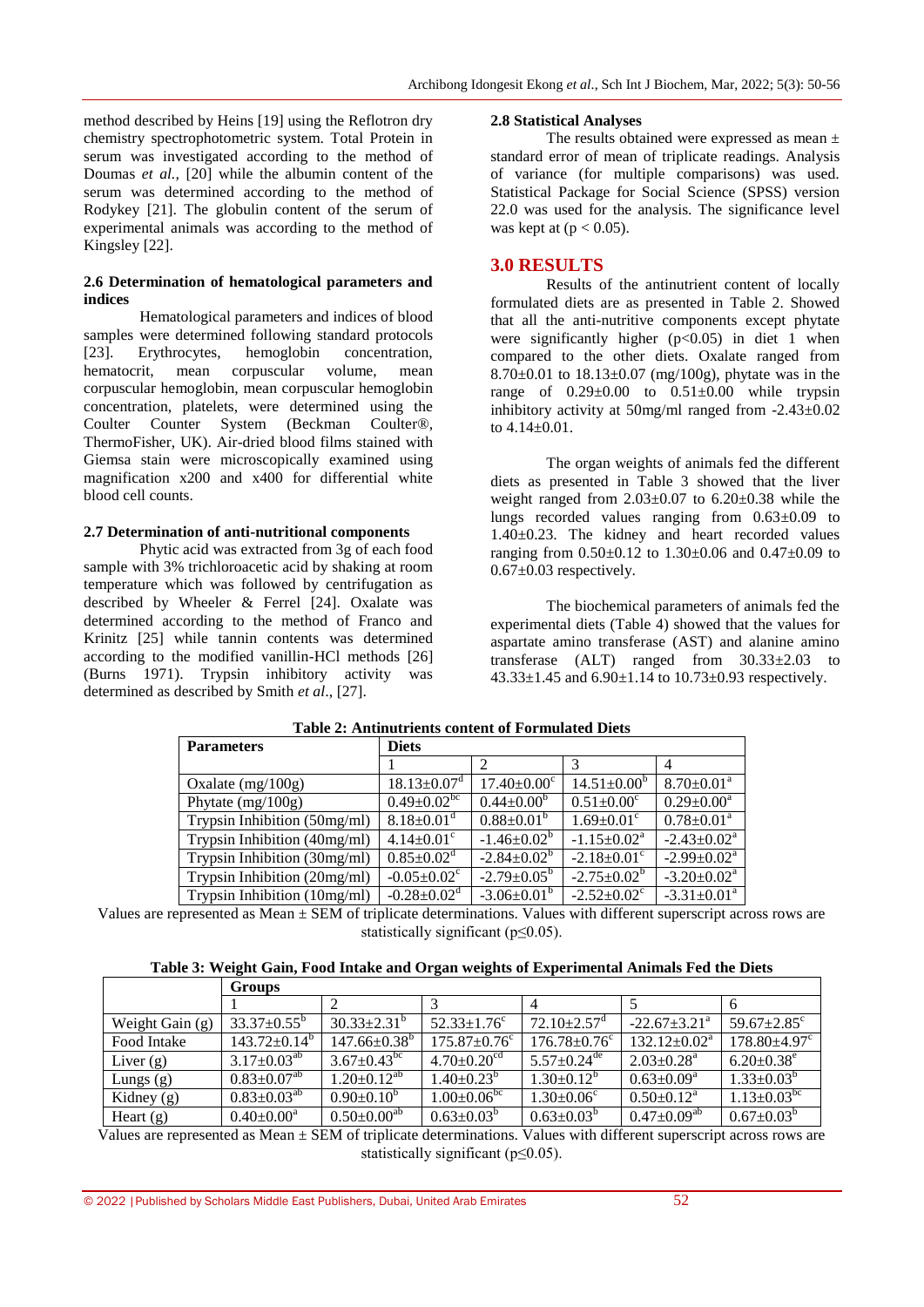| Table 4. Divenenneal I alameters of Experimental Annihais fea the Dicts |                               |                                |                               |                               |                                |                                |  |
|-------------------------------------------------------------------------|-------------------------------|--------------------------------|-------------------------------|-------------------------------|--------------------------------|--------------------------------|--|
| <b>Parameters</b>                                                       | <b>Diets</b>                  |                                |                               |                               |                                |                                |  |
|                                                                         |                               |                                | 3                             |                               |                                | 6                              |  |
| $AST (\mu/L)$                                                           | $43.33 \pm 1.45^{\text{a}}$   | $31.67 \pm 1.20^a$             | $30.33 \pm 2.03^{\text{a}}$   | $33.33 \pm 5.24^a$            | $37.00 \pm 4.00^a$             | $33.00 \pm 2.00^a$             |  |
| $ALT(\mu/L)$                                                            | $10.67 \pm 0.77$ <sup>a</sup> | $8.53 \pm 1.07^{\text{a}}$     | $7.50 \pm 0.23$ <sup>a</sup>  | $6.90 \pm 1.14$ <sup>a</sup>  | $10.73 \pm 0.93$ <sup>a</sup>  | $9.77 \pm 0.74$ <sup>a</sup>   |  |
| $ALP(\mu/L)$                                                            | $33.00 \pm 2.52^b$            | $26.67 \pm 3.2^{ab}$           | $21.33 \pm 0.88$ <sup>a</sup> | $18.00 \pm 1.15^{\text{a}}$   | $21.00 \pm 3.00^a$             | $16.00 \pm 2.52^{\text{a}}$    |  |
| Total Protein $(g/L)$                                                   | $63.00 \pm 2.65^{ab}$         | $60.00 \pm 2.89$ <sup>ab</sup> | $68.67 \pm 2.84$ <sup>b</sup> | $68.67 \pm 3.76^b$            | $52.00 \pm 2.00^a$             | $61.33 \pm 1.20^{ab}$          |  |
| Albumin $(g/L)$                                                         | $37.67 \pm 1.45^{\rm bc}$     | $34.67 \pm 1.45^{ab}$          | $44.00 \pm 2.08$ <sup>c</sup> | $40.33 \pm 1.45^{\rm bc}$     | $30.67 \pm 0.67$ <sup>a</sup>  | $36.67 \pm 0.88$ <sup>ab</sup> |  |
| Globulin $(g/L)$                                                        | $25.33 \pm 2.40^a$            | $25.33 \pm 2.33^a$             | $24.67 \pm 0.88$ <sup>a</sup> | $28.33 \pm 2.33^a$            | $21.33 \pm 1.33^a$             | $24.67 \pm 0.67$ <sup>a</sup>  |  |
| Total Bilirubin (µmol/L)                                                | $8.70 \pm 0.29$ <sup>a</sup>  | $6.33 \pm 0.24$ <sup>a</sup>   | $6.23 \pm 0.34$ <sup>a</sup>  | $6.60 \pm 1.03^{\text{a}}$    | $7.40{\scriptstyle \pm0.80^a}$ | $6.70 \pm 0.36$ <sup>a</sup>   |  |
| Conjugated Bilirubin                                                    | $6.40 \pm 0.46^{\circ}$       | $4.47 \pm 0.15^{ab}$           | $3.43 \pm 0.18^a$             | $4.00 \pm 0.72$ <sup>ab</sup> | $4.17 \pm 0.97$ <sup>ab</sup>  | $4.17 \pm 0.71^{ab}$           |  |
| $(\mu \text{mol/L})$                                                    |                               |                                |                               |                               |                                |                                |  |

Values are represented as Mean ± SEM of triplicate determinations. Values with different superscript across rows are statistically significant (p≤0.05). AST- Aspartate Amino Transferase; ALT- Alanine Amino Transferase; ALP- Alkaline Phosphatase.

|  | Table 5: Hematological Parameters of Experimental Animals Fed the Diets |
|--|-------------------------------------------------------------------------|
|--|-------------------------------------------------------------------------|

| Diets                 |                                |                                |                                |                               |                                |                                |  |  |
|-----------------------|--------------------------------|--------------------------------|--------------------------------|-------------------------------|--------------------------------|--------------------------------|--|--|
|                       |                                | $\mathfrak{D}$                 | $\mathcal{E}$                  | $\overline{4}$                | 5                              | 6                              |  |  |
| $PCV$ $(\% )$         | $37.33 \pm 1.20^a$             | $36.67 \pm 0.67$ <sup>a</sup>  | $38.33 \pm 0.88^a$             | $35.33 + 2.67^{\circ}$        | $32.00 \pm 2.00^a$             | $32.67 \pm 0.33$ <sup>a</sup>  |  |  |
| Hb(g/dL)              | $12.33 \pm 0.52^{\text{a}}$    | $12.00 \pm 0.17^{\text{a}}$    | $12.77 \pm 0.29^{\mathrm{a}}$  | $11.80 \pm 0.90^a$            | $10.67 \pm 0.67$ <sup>a</sup>  | $10.13 \pm 0.72$ <sup>a</sup>  |  |  |
| $RBC(x10^{12}/L)$     | $5.50 \pm 0.40^a$              | $5.47+0.26^a$                  | $5.80 \pm 0.29$ <sup>a</sup>   | $5.40 \pm 0.35$ <sup>a</sup>  | $4.33 \pm 0.24$ <sup>a</sup>   | $4.77 \pm 0.39^{\text{a}}$     |  |  |
| WBC $(x10^9/L)$       | $7.40 \pm 0.21$ <sup>bc</sup>  | $7.33 \pm 0.24$ <sup>bc</sup>  | $7.90 \pm 0.21$ °              | $6.73 \pm 0.37^b$             | $5.57 \pm 0.15^{\text{a}}$     | $6.13 \pm 0.23$ <sup>ab</sup>  |  |  |
| Platelets $(x10^9/L)$ | $229.00 \pm 8.33$ <sup>a</sup> | $252.00 \pm 9.82^a$            | $229.67 \pm 7.22^{\text{a}}$   | $269.00 \pm 13.0^a$           | $241.67 \pm 5.84$ <sup>a</sup> | $263.33 \pm 8.41^a$            |  |  |
| MCHC (g/L)            | $32.67 \pm 0.33^{\text{a}}$    | $32.33 \pm 0.33^a$             | $33.00 \pm 0.58$ <sup>a</sup>  | $32.33 \pm 0.67$ <sup>a</sup> | $30.67 \pm 0.33$ <sup>a</sup>  | $31.67 \pm 0.88$ <sup>a</sup>  |  |  |
| $MCH$ (pg)            | $22.67 \pm 0.67^{\circ}$       | $21.33 \pm 0.88$ <sup>ab</sup> | $22.00 \pm 0.58$ <sup>ab</sup> | $21.67 \pm 0.33^{ab}$         | $19.67 \pm 0.33$ <sup>a</sup>  | $21.33 \pm 0.33$ <sup>ab</sup> |  |  |
| $MCV$ (fL)            | $68.33 + 2.85^{\text{a}}$      | $66.33 \pm 1.86^a$             | $66.33 + 2.03^a$               | $65.00 \pm 1.15^{\text{a}}$   | $61.67 \pm 0.88$ <sup>a</sup>  | $63.67 \pm 0.88$ <sup>a</sup>  |  |  |
| Neutrophils (%)       | $27.33 \pm 1.76^a$             | $28.67 + 3.28^a$               | $33.33 \pm 2.40^a$             | $36.67 \pm 0.88$ <sup>a</sup> | $30.00 \pm 0.58$ <sup>a</sup>  | $35.00 \pm 1.73$ <sup>a</sup>  |  |  |
| Lymphocytes $(\%)$    | $61.67 \pm 1.67^b$             | $62.33 \pm 1.45^b$             | $56.33 \pm 2.33^{ab}$          | $51.67 \pm 1.67$ <sup>a</sup> | $58.00 \pm 1.73$ <sup>ab</sup> | 54.33 $\pm$ 2.33 <sup>ab</sup> |  |  |
| Eosinophils (%)       | $4.00 \pm 0.58$ <sup>a</sup>   | $4.00 \pm 0.58$ <sup>a</sup>   | $3.33 \pm 0.33^{\text{a}}$     | $3.33 \pm 0.33^{\text{a}}$    | $2.67 \pm 0.67$ <sup>a</sup>   | $3.00 \pm 0.58$ <sup>a</sup>   |  |  |
| Monocytes $(\% )$     | $7.00 \pm 0.58$ <sup>a</sup>   | $7.33 \pm 0.67$ <sup>a</sup>   | $7.00 \pm 0.57$ <sup>a</sup>   | $8.33 \pm 0.88$ <sup>a</sup>  | $6.67 \pm 0.67$ <sup>a</sup>   | $7.67 \pm 0.33$ <sup>a</sup>   |  |  |

Values are represented as Mean  $\pm$  SEM of triplicate determinations. Values with different superscript across rows are statistically significant (p≤0.05). PCV-- Packed Cell Volume, Hb--Hemoglobin; MCHC—Mean Corpuscular Hemoglobin Concentration; MCH – Mean Corpuscular Hemoglobin; MCV – Mean Corpuscular Volume.

# **4.0 DISCUSSION**

**Diets**

The antinutrient composition of locally prepared diets in this study showed that phytate was the lowest of all the antinutrients and was slightly higher than the study of Uzo-Peters and Akinola [28] who observed a phytate level of  $0.10 - 0.31$  mg/ $100g$  in weaning diets but lower than 29.60 mg/100g reported by Obiakor-Okeke *et al*., [29]. Oxalate in this study was highest in diets formulated entirely with plant materials as compared with the diet where animal materials were added. This is corroborated by Holmes and Kenedy [30] who observed that dietary oxalate sources are mainly from plants and plant products but negligible levels are found in foods of animal origin. This same author reported an oxalate level of up to 524 mg/100g in wheat bran which was lower than the values in current study. Antinutrients have been implicated in interference with proper mineral elements absorption by cells of the body. It has been reported that high oxalate levels may pose an adverse by binding calcium and other minerals in the body. Trypsin inhibition in present study was lower than the value stated by Kakade *et al*., [31] who observed a trypsin inhibition of 1.9 and72.8 TIU (trypsin inhibition unit) in unprocessed and processed

soybean. Nonetheless, it is known that processing of foods through cooking, frying and soaking can reduce the antinutritive constituents of foods [32]. The low levels of antinutritive contents in this study may be as result of the processing methods employed in preparing the diets.

The relative organ weights of the experimental models fed the locally produced complementary diets, Cerelac and corn starch in this study showed that the locally prepared diets influenced the weight of organs of the experimental animals as the organ weights of the animals fed corn starch decreased significantly when compared to animals fed Cerelac. Rats fed the commercial diet gave the highest liver weight which is an indication of better feed utilization which is supported by the work of Essien *et al*., [33]. Animals fed the locally prepared diets especially the Group 4 animals compared favorably with the group fed the commercial brand (Group 6). This may be attributed to the inclusion of protein-rich ingredients in the formulated diets. Similar results have been reported by several authors [34, 35].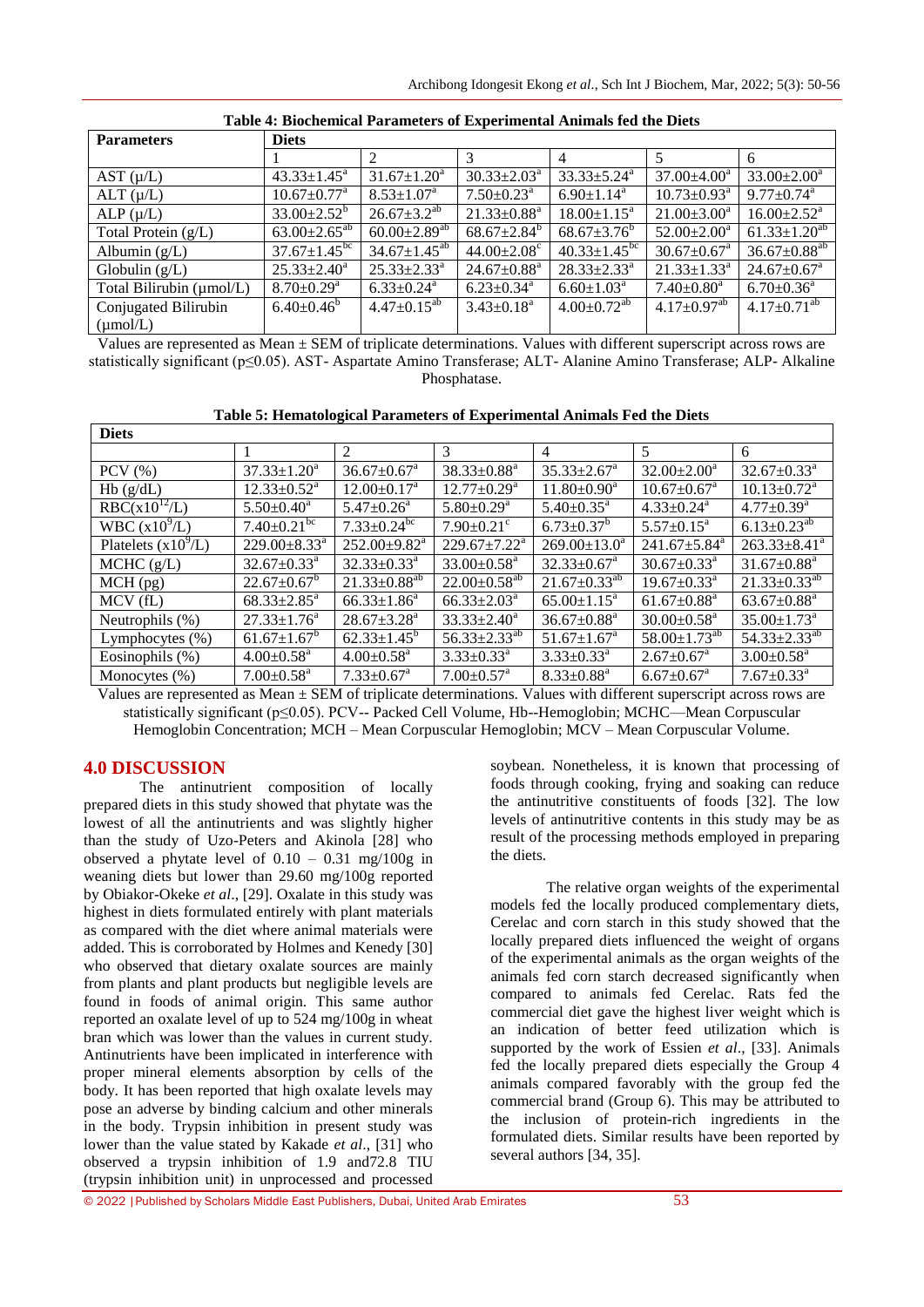Alanine aminotransferase (ALT) and aspartate aminotransferase (AST) are the major markers employed in the assessment of liver health of organisms [36]. In present study, the biochemical assessment of animals fed the different diets revealed that AST and ALP level of Group 1 was significantly high  $(p<0.05)$ when compared with other groups whereas ALT did not show any significant difference in all the experimental groups. As stated by Kaplan *et al*., [37], a normal liver is known to contain AST and ALT but when in a diseased state or injured it releases these enzymes to the blood stream. Increased level of serum AST and ALT can ensue as a result of damage to hepatocellular membrane occasioned by hepatocyte proliferation, exposure to toxins, hypoxia and inflammation and metabolic disorders [38]. Therefore, the absence of significant differences in serum ALT, AST and ALP of most of the formulated foods especially those with 10% fortification with moringa leaf powder with those fed the commercial diets in present study may reflect the normal liver function of the animals fed the diets. This result is in line with the research of Olugbemi *et al*., [39] who reported that moringa leaves have beneficial effect on intestinal health and immune response of broilers. Total protein, albumin and globulin in present study were seen to be high in rats fed the local diets as compared with the protein-free diet. This suggest that the total protein and albumin of serum may be influenced by the protein content of a diet. It also reveals that the albumin production was stimulated more than the globulin content of the total protein in Groups where animal protein was used in the preparation of the diets which is similar to the research of Agbede *et al*., [40]. Total and conjugated bilirubin in this study showed that there was no significant difference in their levels but was slightly higher in Group 1 animals. This may mean that the locally formulated weaning foods did not cause haemolysis in animals fed the diets as compared with the commercial food.

Hematological assessment in this study showed that there was no significant difference in the packed cell volume, hemoglobin, red blood cells, white blood cells, platelets, MCHC, MCV, Neutrophils, Lymphocytes, Eosinophils and monocyte levels of all the experimental groups and this suggest that the weaning foods did not pose any blood-related adverse health outcome in the experimental animals. Values in present study were lower than the study of Agbede *et al*., [40] who reported a PCV, Hb, RBC and WBC range of 38.20 - 45.80 %, 12.74 – 15.24 g/100ml, 9.33  $-$  12.98  $\times 10^{6}$  mm<sup>3</sup> and 3.59 - 4.28  $\times 10^{6}$  mm<sup>3</sup> respectively. Togun *et al.,* [41] asserted that when hematological values fall within the standard range reported for an animal, it is an indication that the food administered did not pose adverse effect on the hematological parameters during the experimental period, but when the values fall below the normal

range, it is an indication of a diseased-state which could be as a result of altered blood production.

# **CONCLUSION**

This study has shown that formulating weaning diets from locally available raw materials did not pose any deleterious health outcome to the liver of experimental animals fed the diets. It showed that such diets can be used as weaning diets to infants to fight against protein-energy malnutrition. This study shows that locally formulated diets can enhance hematopoietic conditions necessary for blood production in infants who are placed on these diets.

# **ACKNOWLEDGMENT**

The authors wish to thank the management of the Africa Centre of Excellence for Public Health and Toxicological Research, University of Port Harcourt, Nigeria for the assistance offered for this research to be possible.

#### **Funding Source**

This research did not receive any specific grant from funding agencies in the public, commercial, or not-for-profit sectors.

#### **Authors Contributions**

**Archibong, Idongesit E:** Conceptualization, Methodology, Investigation, Formal Analysis, Writing-Original draft presentation. **Essien, Eka B**: Conceptualization, Supervision. **Amadi, Benjamin A**: Conceptualization, Supervision, Writing-reviewing and Editing. **Anacletus, Francis***:* Conceptualization, Supervision.

**Competing Interests:** Authors have declared that no competing interests exist.

#### **REFERENCES**

- 1. WHO. Malnutrition. 2021; [https://www.who.int/news-room/fact](https://www.who.int/news-room/fact-sheets/detail/malnutrition.%20Accessed%2025%20September%202021)[sheets/detail/malnutrition. Accessed 25 September](https://www.who.int/news-room/fact-sheets/detail/malnutrition.%20Accessed%2025%20September%202021)  [2021.](https://www.who.int/news-room/fact-sheets/detail/malnutrition.%20Accessed%2025%20September%202021)
- 2. Fagbohungbe, T. H., Gayawan, E., & Orunmoluyi, O. S. (2020). Spatial Prediction of Childhood Malnutrition across space in Nigeria based on Point-Referenced Data: an SPDE Approach. *Journal of Public Health Policy*, 41(4), 464-80.
- 3. Ozoka, C. N. (2018). Burden of Malnutrition in Children under 5 years in Nigeria: Problem Definition, Ethical Justification and Recommendations. *Journal of Tropical Disease*, 6(268), 2.
- 4. Igbokwe, O., Adimorah, G., Ikefuna, A., Ibeziako, N., Ubesie, A., Ekeh, C., & Iloh, K. (2017). Socio-Demographic Determinants of Malnutrition among Primary School Aged Children in Enugu, Nigeria. *Pan African Medical Journal,* 28(1).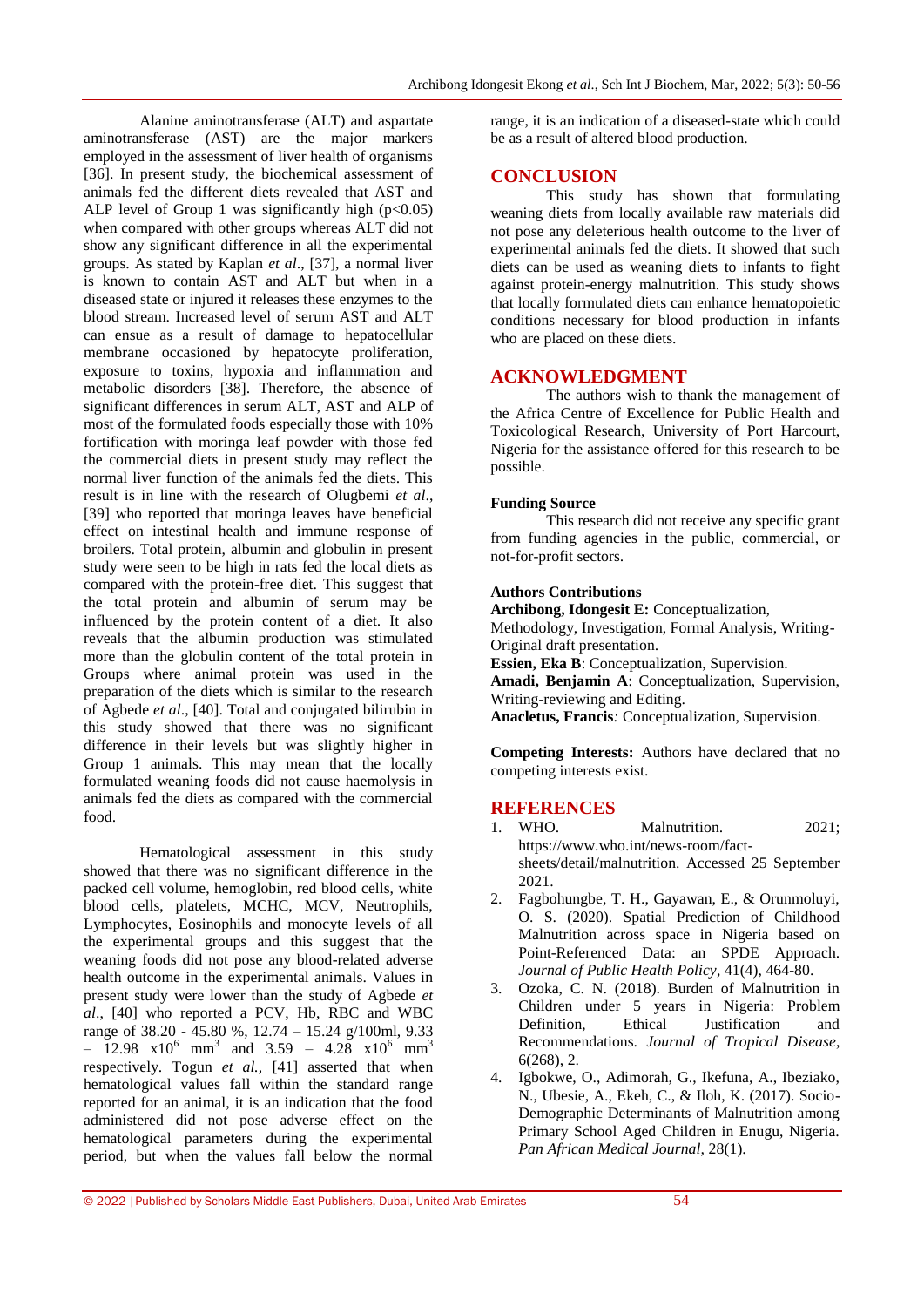- 5. Gayawan, E., Adebayo, S.B., Komolafe, A.A., Akomolafe, A.A. (2019). Spatial Distribution of Malnutrition among Children under Five in Nigeria: a Bayesian Quantile Regression Approach. *Applied Spatial Analysis and Policy*, 12(2), 229- 254.
- 6. Chowdhury, M. R., Rahman, M. S., Khan, M. M., Mondal, M. N., Rahman, M. M., & Billah, B. (2016). Risk Factors for Child Malnutrition in Bangladesh: A Multilevel Analysis of a Nationwide Population-Based Survey. *The Journal of Pediatrics*, 172, 194-201.
- 7. UNICEF. (2019). Levels and trends in child malnutrition. UNICEF, WHO and the World Bank Group Joint Child Malnutrition Estimates 2019: https://www.who.int/nutgrowthdb/2018-jmebrochure.pdf. Accessed 26 Sep 2021.
- 8. Black, R. E., Victora, C. G., Walker, S.P., Bhutta, Z.A., Christian, P., De Onis, M., Ezzati, M., Grantham-McGregor, S., Katz, J., Martorell, R., & Uauy, R. (2013) Maternal and Child Undernutrition and Overweight in Low-Income and Middle-Income Countries. *The lancet*, 382(9890), 427-51.
- 9. Development Initiatives. (2018). 2018 Global Nutrition Report: Shining a Light to Spur Action on Nutrition. URL: https:// globalnutritionreport.org/reports/global-nutritionreport-2018/ (accessed 25th September 2021).
- 10. Chowdhury, M. R., Khan, H. T., Mondal, M. N., & Kabir, R. (2021). Socio-Demographic Risk Factors for Severe Malnutrition in Children Aged under Five among various Birth Cohorts in Bangladesh. *Journal of Biosocial Science*, 53(4), 590-605.
- 11. Khattak, U. K., Iqbal, S. P., & Ghazanfar, H. (2017). The Role of Parents' Literacy in Malnutrition of Children under the Age of Five Years in a Semi-Urban Community of Pakistan: A Case-Control Study. Cureus, 9(6).
- 12. Al-Eissa, M. S., Alkahtani, S., Al-Farraj, S. A., Alarifi, S. A., Al-Dahmash, B., & Al-Yahya, H. (2012). Seasonal Variation Effects on the Composition of Blood in Nubian ibex (Capra nubiana) in Saudi Arabia. *African Journal of*  Biotechnology, 11(5), 1283-1286.
- 13. Mohammed, S. A., Razzaque, M. A., Omar, A. E., Albert, S., & Al-Gallaf, W. M. (2016). Biochemical and Hematological Profile of Different Breeds of Goat Maintained under Intensive Production System. *African Journal of Biotechnology*, 15(24), 1253-1257.
- 14. Al-Seaf, A. M., & Al-Harbi, K. B. (2012). Variability of Disease Resistance, Haematological Parameters and Lymphocyte Proliferation in Two Goat Breeds and their F1 and F2 Crosses. *International Journal of Food, Agriculture and Veterinary Sciences*, 2(1), 47-53.
- 15. Ambore, B., Ravikanth, K., Maini, S. and Rekhe, D.S. (2009) Haematological Profile and Growth Performance of Goats under Transportation Stress. *Veterinary World*, 2(5), 195-198.
- 16. Freitag, H. (1987). Test for the Quantitative Determination of Bilirubin in Blood, Serum or Plasma with Reflotron. *Clinical Chemistry*, *33*, 1011.
- 17. Deneke, U., & Rittersdorf, W. (1984). Test for the Quantitative Determination of GOT (AST; ASAT; EC 2.6. 1.1) in Blood, Serum or Plasma with Reflotron. *Clinical. Chemistry*, 30, 1009.
- 18. Deneke, U., Rittersdorf, W., & Werner, W. (1985, January). Performance data of Reflotron-GOT (AST) dry chemistry test for Reflotron. In *Clinical Chemistry* (Vol. 31, No. 6, pp. 921-921). 2101 L STREET NW, SUITE 202, WASHINGTON, DC 20037-1526: AMER ASSOC CLINICAL CHEMISTRY.
- 19. Heins, W. (1995). Test for the Quantitative Determination of the Total Activity of Alkaline Phosphatase (EC 3.1. 3.1) in Blood Serum or Plasma using Reflotron. *European Journal of Clinical Chemistry and Biochemistry*, *33*, 231.
- 20. Doumas, B. T., Bayse, D. D., Carter, R. J., Peters Jr, T., & Schaffer, R. (1981). A Candidate Reference Method for Determination of Total Protein in Serum. I. Development and validation. *Clinical chemistry*, *27*(10), 1642-1650.
- 21. Rodkey, F. L. (1965). Direct Spectrophotometric Determination of Albumin in Human Serum. *Clinical Chemistry*, *11*(4), 478-487.
- 22. Kingsley, G. R. (1939). The Determination of Serum Total Protein, Albumin, and Globulin by the Biuret Reaction. *Journal of Biological Chemistry*, *131*(1), 197-200.
- 23. Jain, N. C. (1986). Schalm's Veterinary Hematology. (4th Edn), Lea and Febiger, Philadelphia.
- 24. Wheeler, E. I., & Ferrel, R. E. (1971). A Method for Phytic Acid Determination in Wheat and Wheat Fractions. *Cereal Chemistry*, 48, 312–320.
- 25. Franco, V., & Krinitz, B. (1973). Determination of Oxalic Acid in Foods, *Journal of Association of Official Analytical Chemists*, 56(1), 164–166.
- 26. Burns, R. E. (1971). Method for Estimation of Tannin in Grain Sorghum 1. *Agronomy Journal*, *63*(3), 511-512.
- 27. Smith, C., Van Megen, W., Twaalfhoven, L., & Hitchcock, C. (1980). The Determination of Trypsin Inhibitor Levels in Foodstuffs. *Journal of the Science of Food and Agriculture*, *31*(4), 341- 350.
- 28. Uzo-Peters, P. I., & Akinola, K. O. (2018). Effects of Germination and Defatting of the Soybean and Sesame on the Mineral Bioavailability and Absorption of Sweet Potato Based Complementary Diets. *African Journal of Food Science*, 12(11), 309-315.
- 29. Obiakor-Okeke, P. N., Amadi, J. A., & Chikwendu, J. N. (2014). Development and Evaluation of Complementary Foods Based on Soybean, Sorghum and Sweet Potato Flour Blends. *Food Science and Quality Management* 33:77-86.

<sup>© 2022</sup> |Published by Scholars Middle East Publishers, Dubai, United Arab Emirates 55